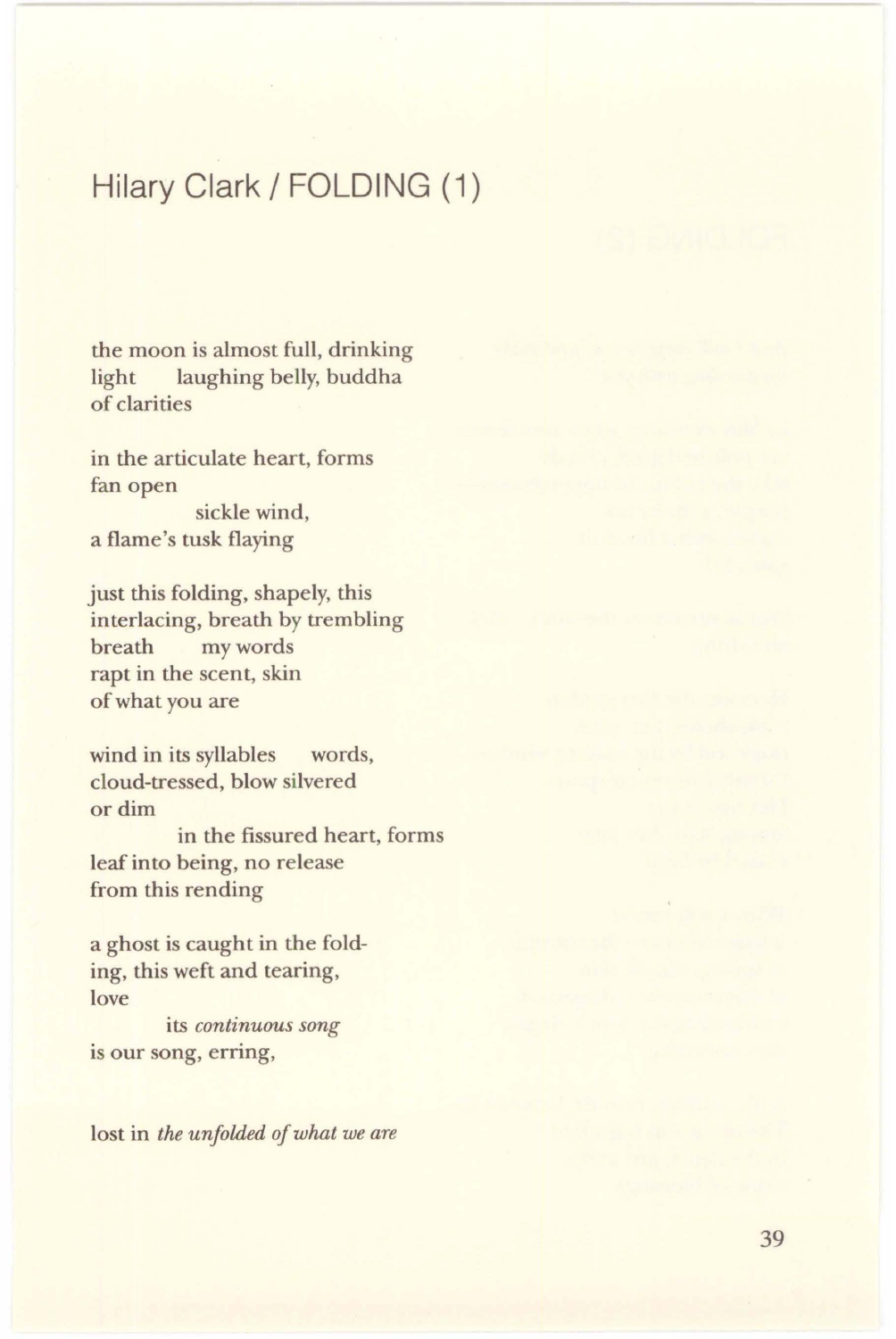# **FOLDING** (2)

*And I will come to you, and make my dwelling with you* 

In May evenings, when new leaves are polished gold, clouds take the colour of imperfectionpurple, a dusky ink signed with a flourish, splendid

Words stream on the wind, quick and dying

Hers was the first garden: rain, always rain, pink dogwood by the eastern window, forsythia in yellow sprays. Her hands wet among stars, her face erased by light

*Where words foment a largeness,where* the warmth of spring, supple skin of this moment-dispersed, gathered again, love's elegaic slow unfurling

A life unfolds, refolds, between us. The dying sun is grafted in the heart, just a slip, tissue of blessings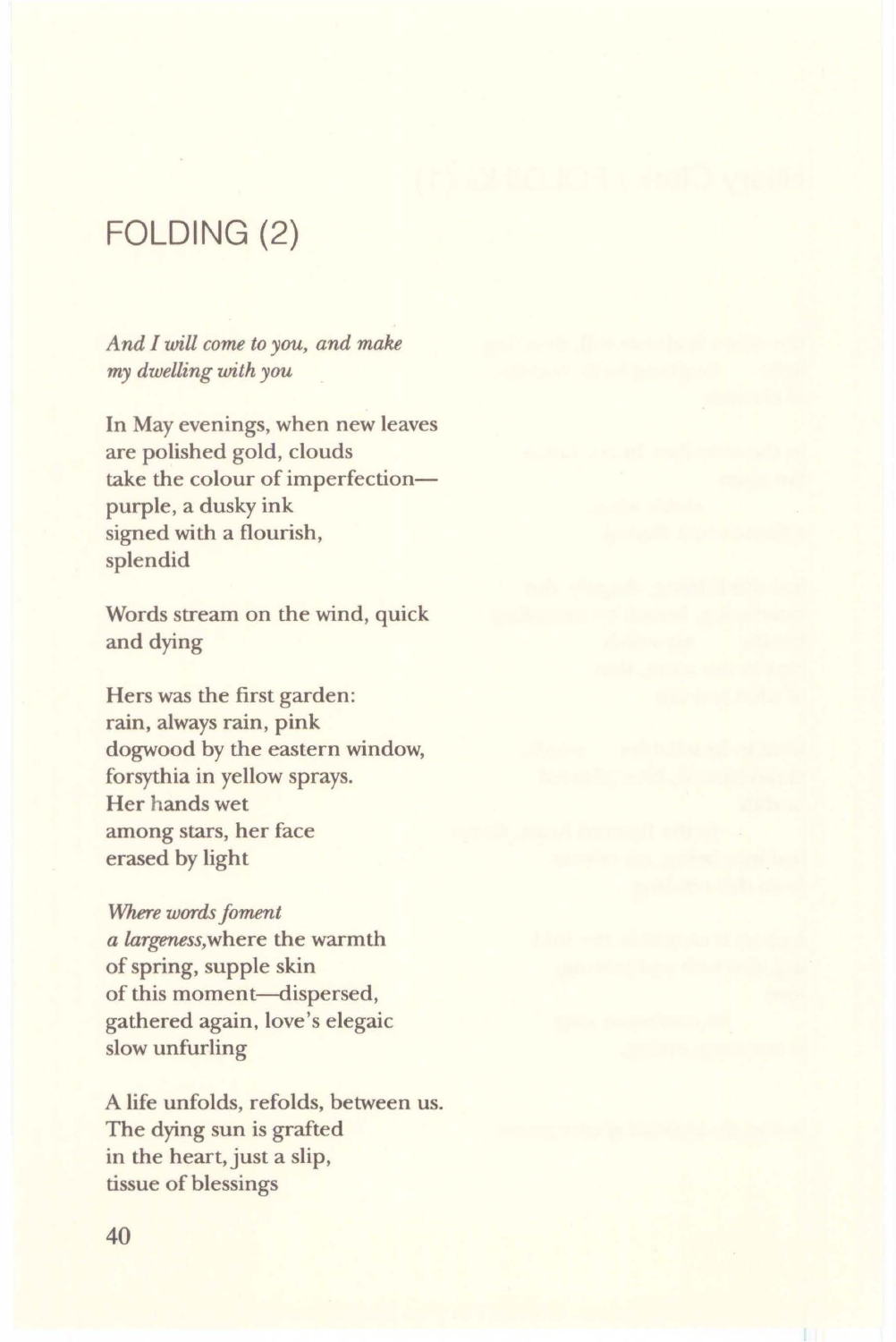### **INTERVALS**

#### 1

to sink into sleep, tracing the vein on your wrist, stripped moonlight

intimacy of hollows, dark rose-prints in the skin

a life, a signature creased and folded licks of thunder, dusky intervals between leaves

moths swoon in the shadows and other guests, flickering

### 2

*lachrymae christi,* purple sails in the heavens

what would it be to write light, streaked tulips weeping

in their stems?

did is so missio sings as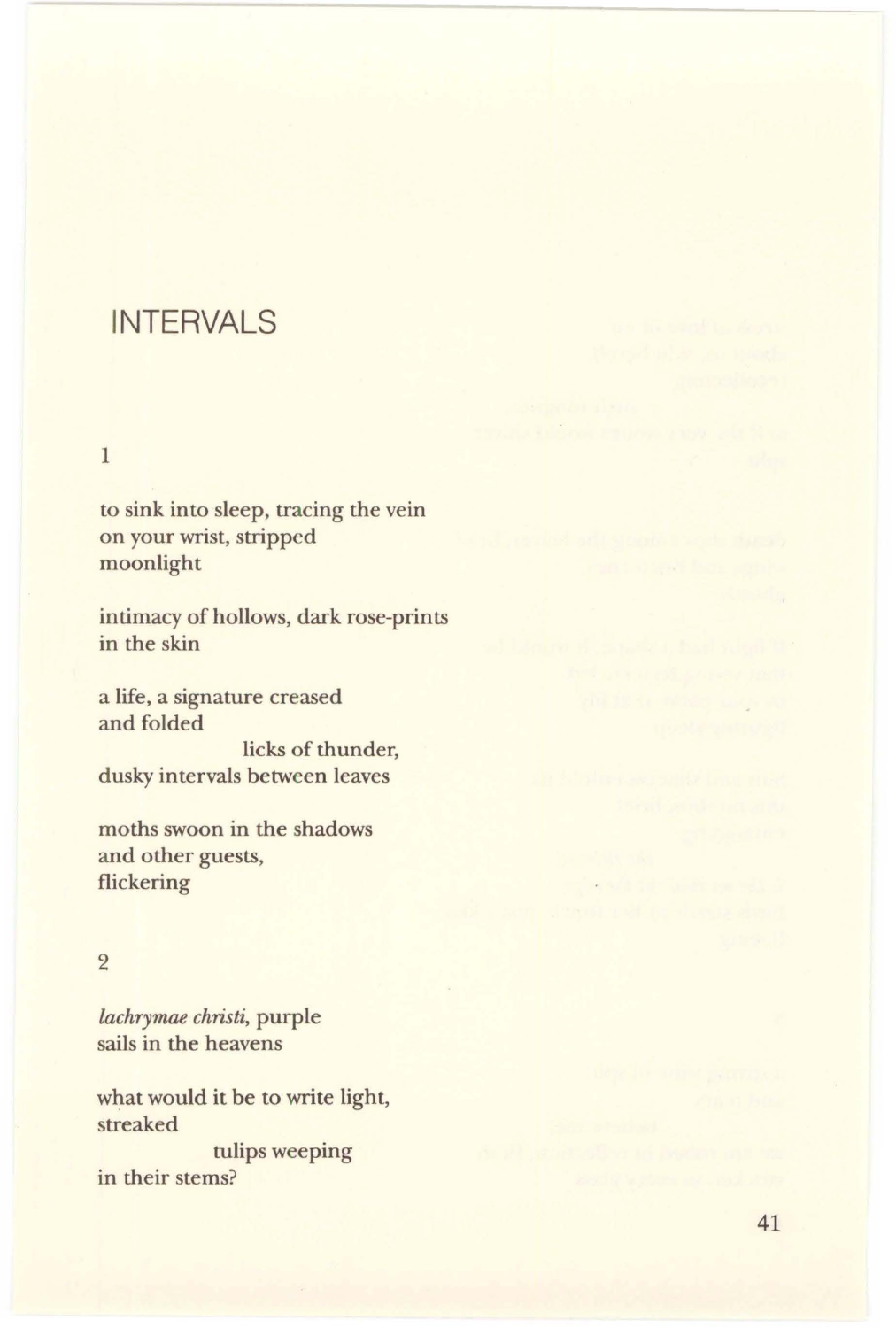stress of love or air about us, skin bereft, recollecting such tongues, as if the very stones would shiver, split

death slips among the leaves, brief wings and nocturnes, ghostly

If light had a shape, it would be that young fern curled in your palm, that lily figuring sleep

Sun and shadow enfold us, this nimbus, brief entangling

*the Beloved is the murmur at the edge,*  birds startle at her touch, just a kiss fleeing

#### 3

a strong wine of spit and tears believe me, we are robed in reflection, flesh stricken in every glass